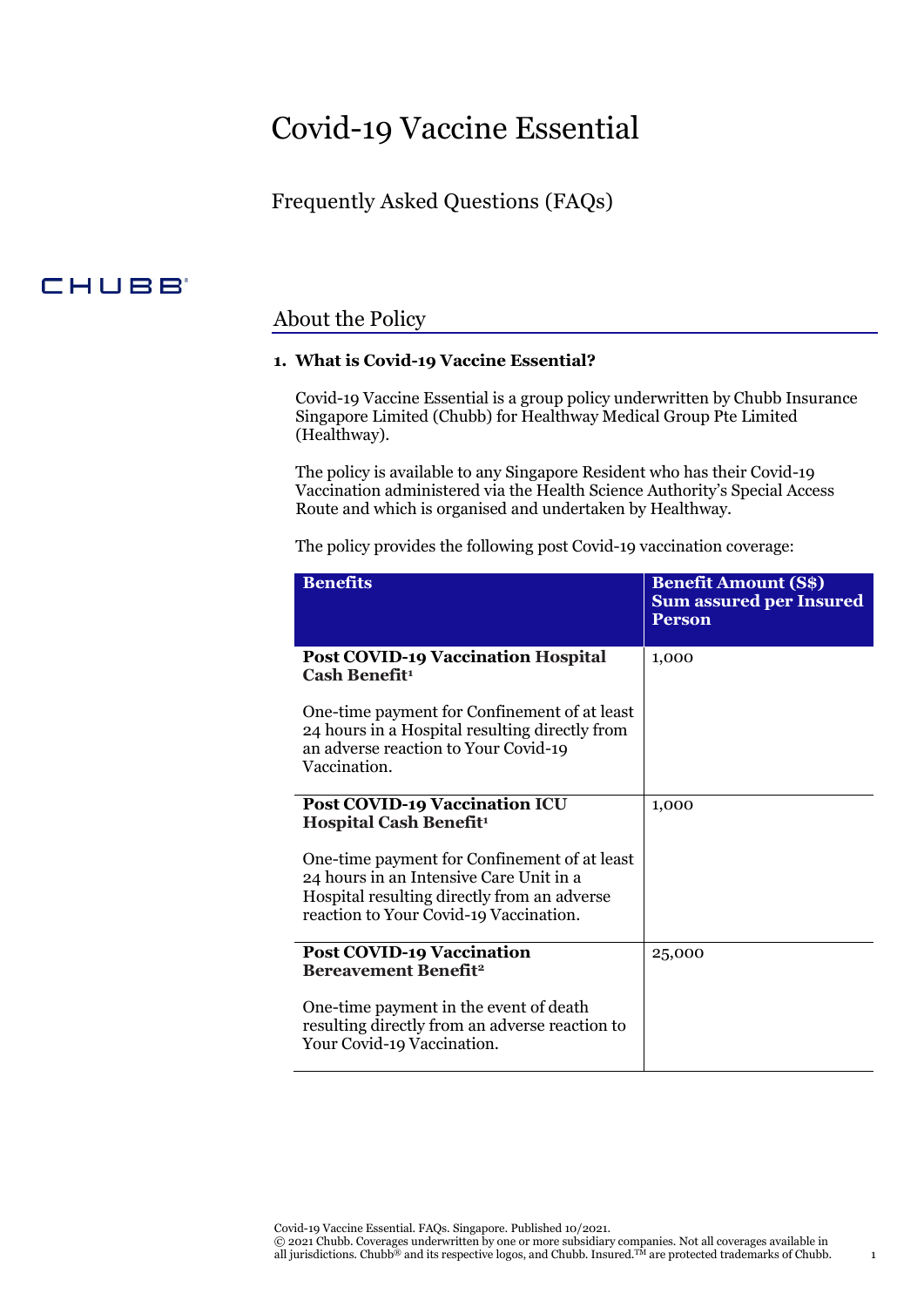#### **2. Who can apply for Covid-19 Vaccine Essential?**

Covid-19 Vaccine Essential is automatically available to any Singapore Resident who has their Covid-19 Vaccination administered via the Health Science Authority's Special Access Route and which is organised and undertaken by Healthway.

As long as the vaccine is administered by Healthway, you are automatically covered under the policy and no application/sign-up is required.

#### **3. Are all vaccines covered?**

Only vaccines that are approved for use under the Health Science Authority's Special Access Route are covered under the policy.

#### **4. When am I covered?**

| <b>Benefit(s)</b>                                                                                 | <b>Coverage Period</b>                                                                                                                                                                                                                                                                                                         |
|---------------------------------------------------------------------------------------------------|--------------------------------------------------------------------------------------------------------------------------------------------------------------------------------------------------------------------------------------------------------------------------------------------------------------------------------|
| <b>Post Covid-19 Vaccination</b><br><b>Hospital Cash and ICU Hospital</b><br><b>Cash Benefits</b> | You are covered for fourteen (14) consecutive days from the date<br>of your most recent Covid-19 Vaccination.                                                                                                                                                                                                                  |
| <b>Post Covid-19 Bereavement</b><br><b>Benefit</b>                                                | You are covered for three hundred and sixty-five (365)<br>consecutive days from the day you are confined in a hospital.<br>Hospital Confinement as a result of an adverse reaction to your<br>Covid-19 Vaccination must occur within fourteen (14) consecutive<br>days from the date of your most recent Covid-19 Vaccination. |

#### **5. If I have other existing insurance policies that provide the same or similar coverage, can I still claim under Covid-19 Vaccine Essential?**

Yes, you can still claim under this policy, subject to policy terms and conditions.

#### **6. Can I choose to extend my coverage after the expiry of the policy?**

No, the coverage will expire automatically at the end of the coverage period (i.e. 14 days from date of your most vaccination date).

#### **7. Am I covered for adverse reactions to non-Covid-19 Vaccinations?**

No, coverage is only for hospitalisation or death as a direct result from Covid-19 Vaccinations administered via the Health Science Authority's Special Access Route and which is organised and undertaken by Healthway.

#### **8. Am I covered if I receive the vaccine against the medical advice from a doctor?**

No, if you are advised not to receive the vaccination by a doctor, coverage will not apply.

Covid-19 Vaccine Essential. FAQs. Singapore. Published 10/2021.

```
© 2021 Chubb. Coverages underwritten by one or more subsidiary companies. Not all coverages available in all jurisdictions. Chubb® and its 
respective logos, and Chubb. Insured.<sup>TM</sup> are protected trademarks of Chubb. \sim 2
```